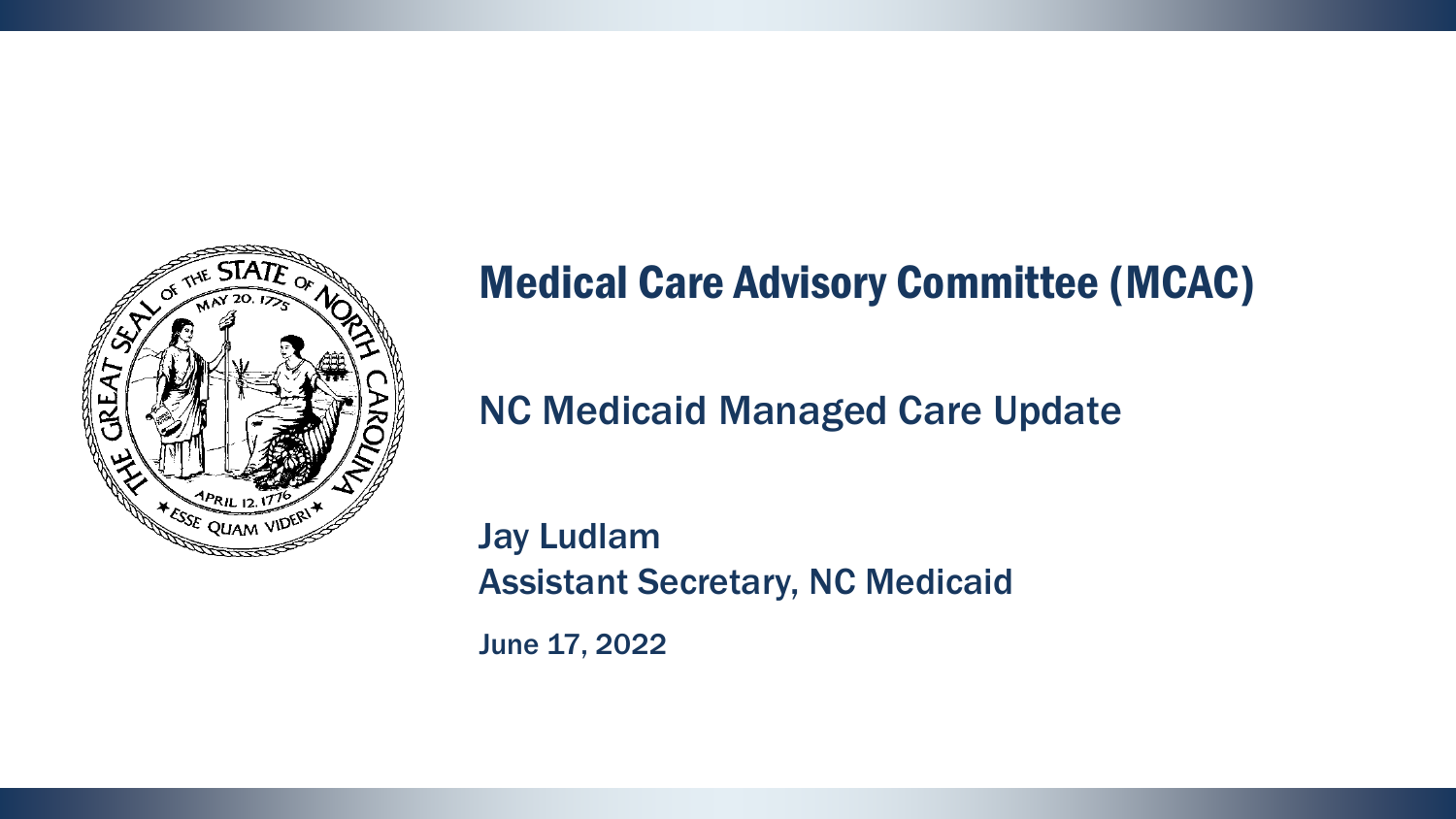# **Agenda**



- Vision for Transformation
- Tailored Plan Update
- Standard Plan Update
- Healthy Opportunities
- Preparing for the End of the PHE
- Q&A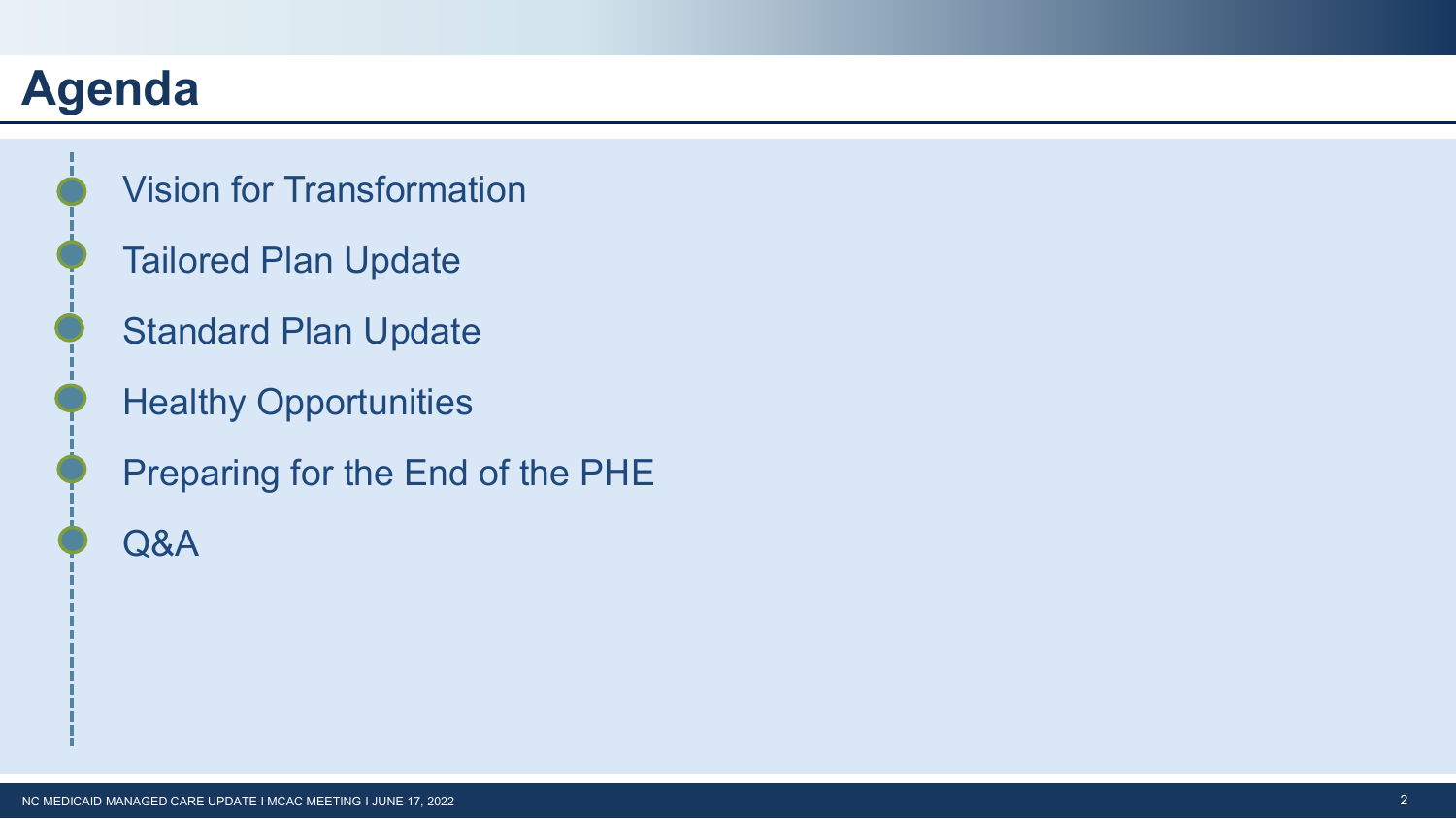

### **North Carolina's Vision for Medicaid Transformation**

"To improve the health of North Carolinians through an innovative, whole-person centered, and well-coordinated system of care that addresses both the medical and non-medical drivers of health."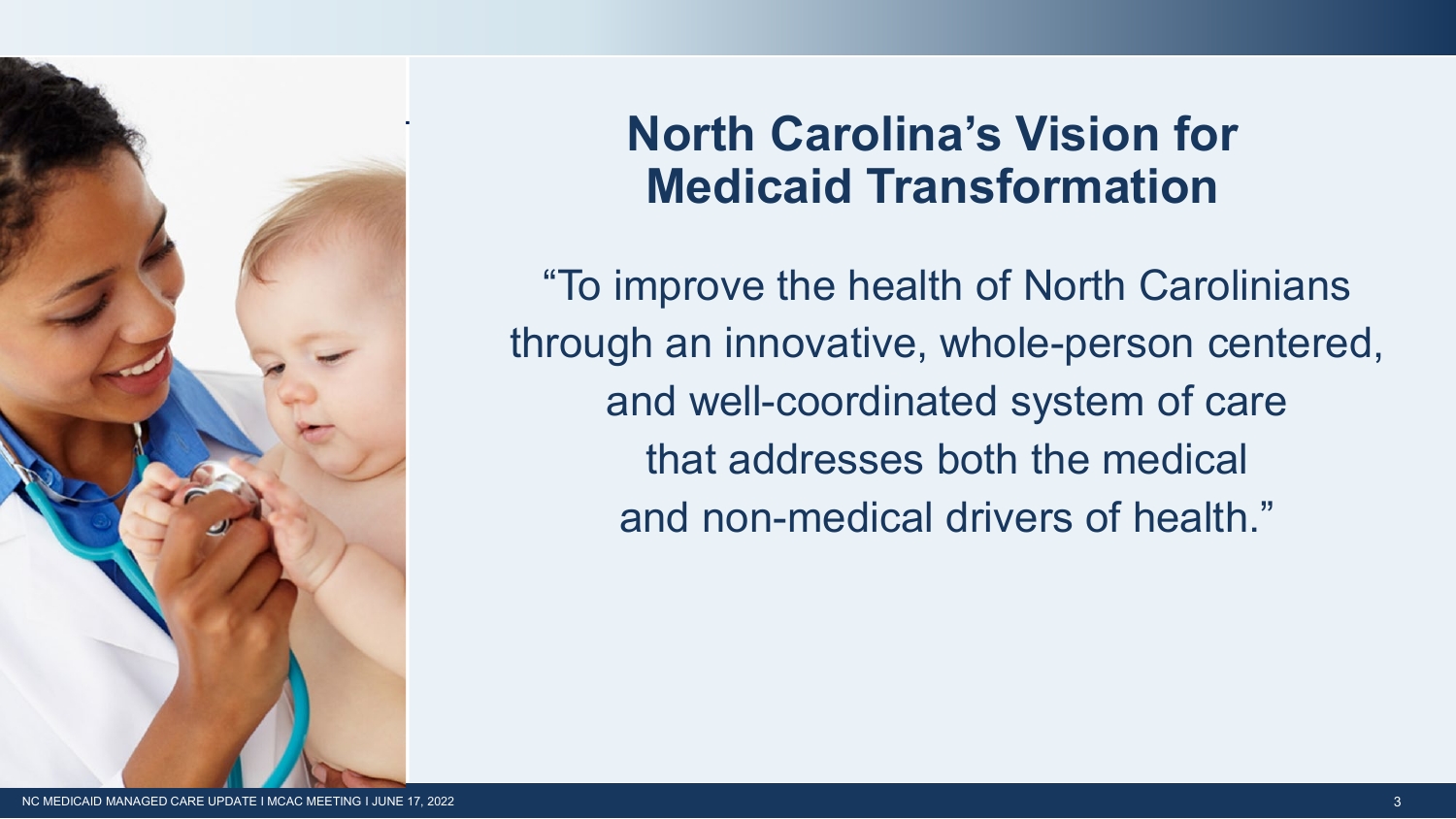### **Medicaid Managed Care Transformation**

### **Opportunity for Innovation**

- NCDHHS leveraged the move to managed care to build an innovative health care delivery system that puts the health of beneficiaries at the forefront.
- Features of Medicaid Managed Care include:
- A new payment structure that rewards better health outcomes
- Integrated physical and behavioral health
- Investments in non-medical interventions aimed at reducing costs and improving the health of Medicaid beneficiaries.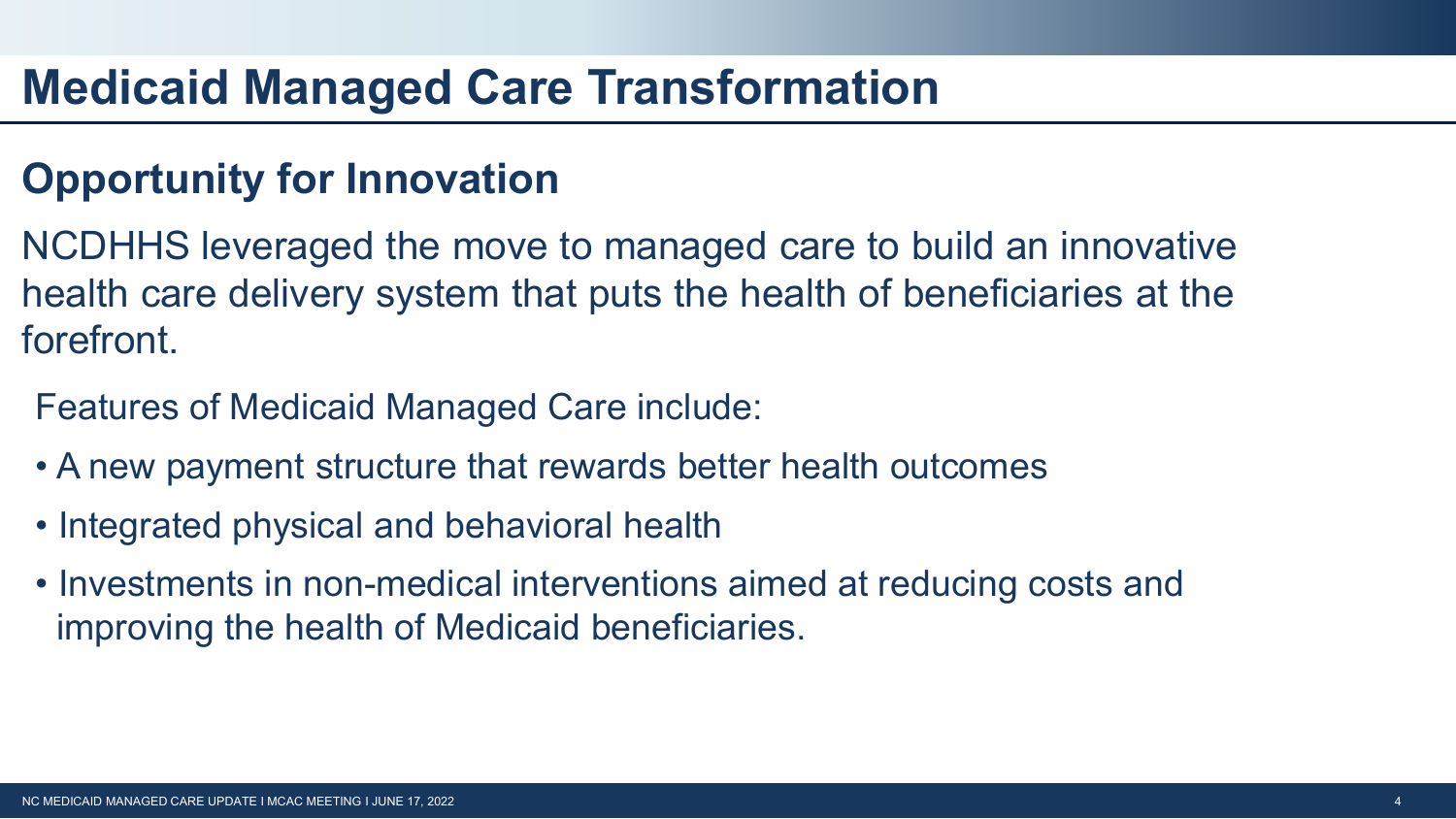## **Behavioral Health I/DD Tailored Plan**

Under one plan, Tailored Plans will provide integrated physical health, behavioral health, long-term care and pharmacy services and will address unmet health-related resource needs for qualifying North Carolinians.

There will only be one Tailored Plan per region

- Potential Tailored Plan members will be auto-enrolled in the Tailored Plan available in their administrative county\*
- Depending on Managed Care status, potential Tailored Plan Members may be able to select a Standard Plan, NC Medicaid Direct or the EBCI Tribal Option

*\*The county that manages the beneficiary's Medicaid case*

Regional Behavioral Health and Intellectual/Developmental Disability Tailored Plans -Projected County Alignments at Tailored Plan Launch for December 1, 2022

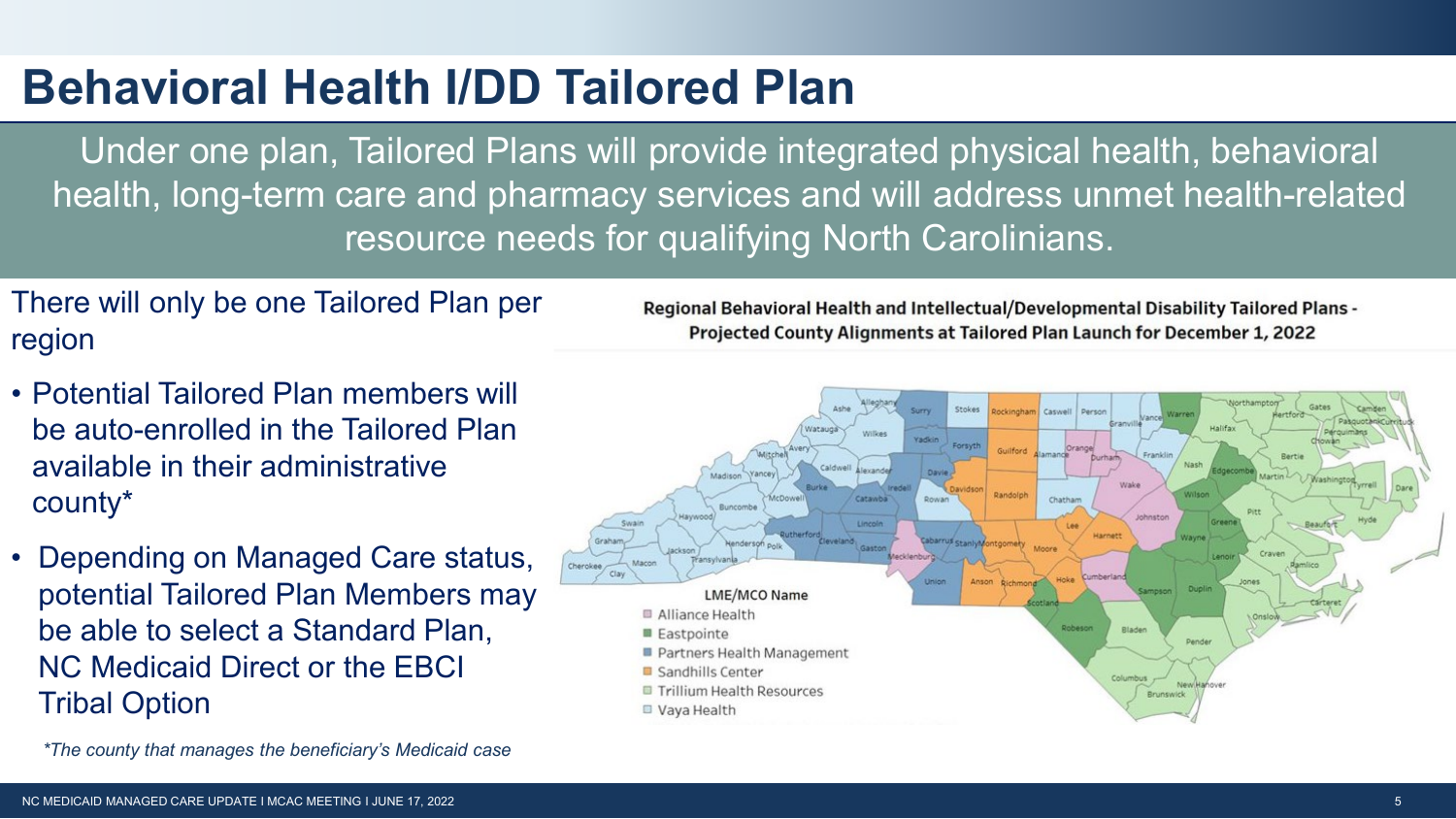### **Tailored Plan Timeline**



**NOTE:** Choice period refers to the time period for members to select a PCP or opt out of their assigned Tailored Plan (if allowed).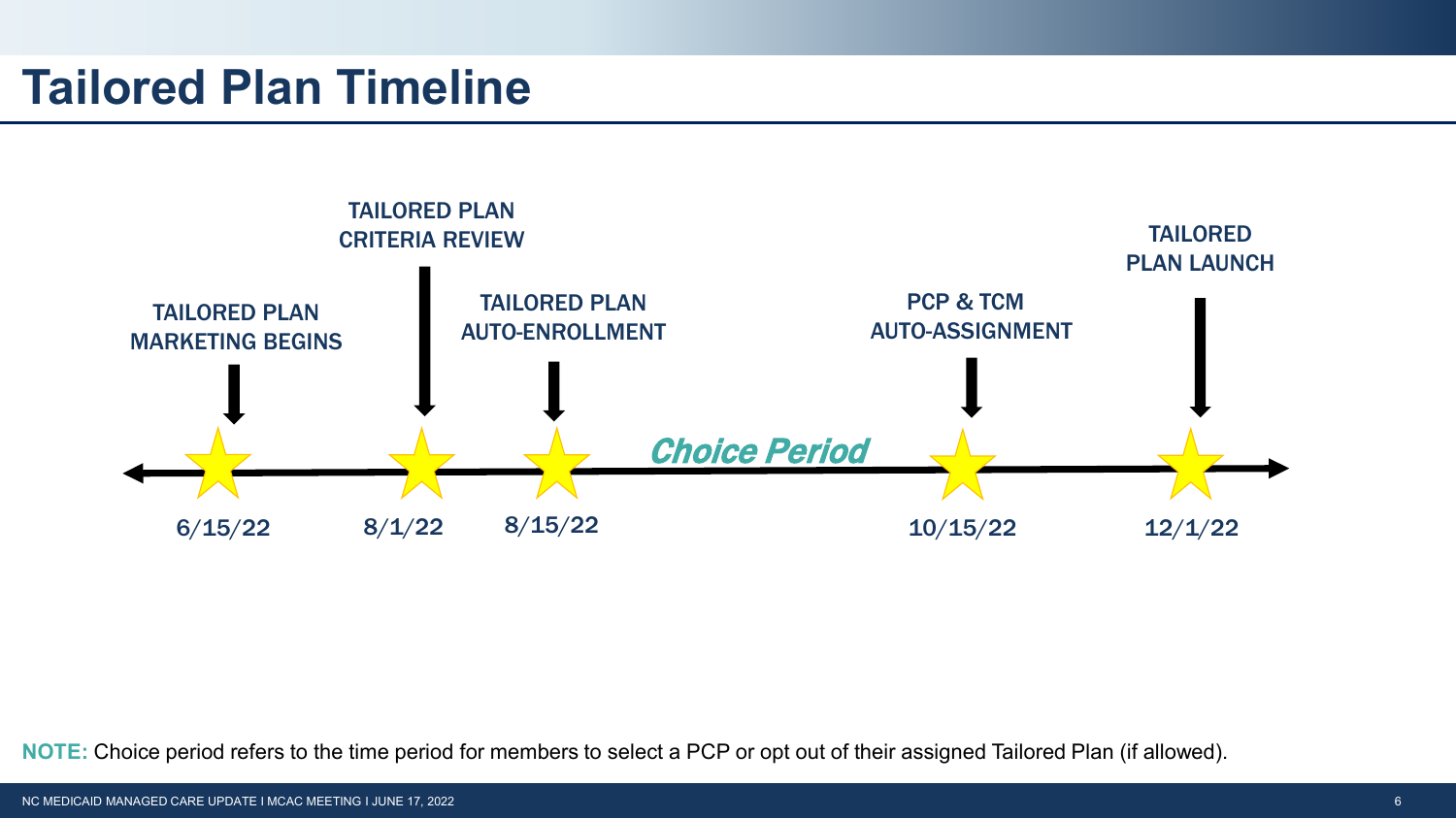# **Looking Ahead**

Medicaid, Tailored Plans and the Enrollment Broker continue to work towards a December 2022 launch

- Current Focus
	- o Readiness activities
		- approval of policies and procedures
		- onsite reviews begin in July
	- o Provider and Tailored Plan Contract Deadlines
		- Deadlines set to ensure inclusion in Beneficiary Choice Period and Auto-assignment. Providers who do not contract with Tailored Plans by the deadlines risk losing patients.
	- o Data system testing began in March
- Coming this month
	- o Enrollment Broker Provider Directory
	- o Tailored Plan Member and Provider Service Lines Go-Live
	- o Tailored Plan Marketing begins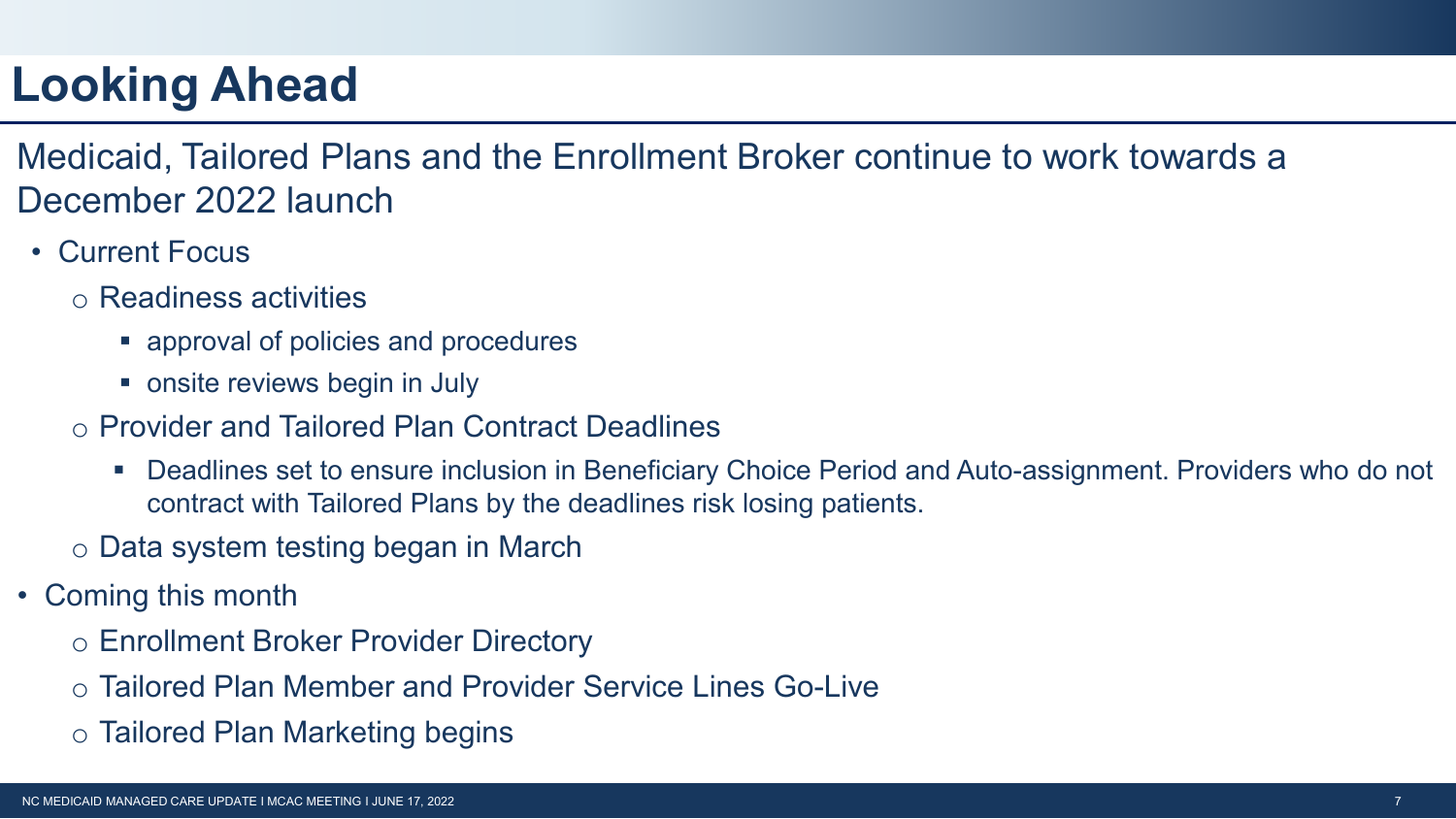# **Standard Plan Update**

### May Enrollment Dashboard



#### NC Medicaid Enrollment Overview

| <b>Helpful Hints:</b><br>Click on a row or county in one chart to change results in other charts. Click again to reset.<br>Counts less than 11 are not shown for privacy reasons. This may cause some totals to not match.<br>Note: Enrollment counts are pulled the beginning of each month and do not reflect adds/drops during the month, or include retroactive enrollments.<br>As such, these counts may not match other enrollment reports. |           |                                                                                                              |                                                      |                                                                                                    | <b>Select Report Month</b><br>May 2022 |                               |  |
|---------------------------------------------------------------------------------------------------------------------------------------------------------------------------------------------------------------------------------------------------------------------------------------------------------------------------------------------------------------------------------------------------------------------------------------------------|-----------|--------------------------------------------------------------------------------------------------------------|------------------------------------------------------|----------------------------------------------------------------------------------------------------|----------------------------------------|-------------------------------|--|
| Total<br>2,771,228<br>Plan<br>Selected Program Aid Category: All<br>Selected MC Status: *<br>Selected County: *                                                                                                                                                                                                                                                                                                                                   |           | <b>Standard Plan Mandatory</b>                                                                               |                                                      | <b>Standard Plan Exempt</b>                                                                        |                                        | <b>Standard Plan Excluded</b> |  |
|                                                                                                                                                                                                                                                                                                                                                                                                                                                   |           | 1,719,309                                                                                                    | 182,205                                              |                                                                                                    | 869,121                                |                               |  |
|                                                                                                                                                                                                                                                                                                                                                                                                                                                   |           | <b>Managed Care Status</b><br>Selected Program Aid Category: All<br>Selected Plan: All<br>Selected County: * | <b>Definitions</b>                                   | <b>Program Aid Category</b><br>Selected MC Status: All<br>Selected Plan: All<br>Selected County: * |                                        | <b>Definitions</b>            |  |
| Standard Plan - Amerihealth                                                                                                                                                                                                                                                                                                                                                                                                                       | 309,555   | Standard Plan Mandatory                                                                                      | 1,719,309                                            | Infants and Children                                                                               |                                        | 527,360                       |  |
| Standard Plan - Carolina Complete                                                                                                                                                                                                                                                                                                                                                                                                                 | 221,981   | Standard Plan Excluded - Partial Benefit Groups                                                              | 539,802                                              | TANF (AFDC) 20 and Under<br>Family Planning                                                        |                                        | 514.972                       |  |
| Standard Plan - Healthy Blue                                                                                                                                                                                                                                                                                                                                                                                                                      | 453,392   | Standard Plan Excluded - Full Duals                                                                          | 216,593                                              |                                                                                                    |                                        | 405.174                       |  |
| Standard Plan - UnitedHealthcare                                                                                                                                                                                                                                                                                                                                                                                                                  | 371,115   | 176,277<br>Standard Plan Exempt - Tailored Plan Non-Dual                                                     |                                                      | TANF (AFDC) 21 and Over                                                                            |                                        | 378.497                       |  |
| Standard Plan - Wellcare                                                                                                                                                                                                                                                                                                                                                                                                                          | 365,271   | 66.934<br>Standard Plan Excluded - Other Full Medicaid                                                       |                                                      | Disabled                                                                                           | 303.009                                |                               |  |
| Total                                                                                                                                                                                                                                                                                                                                                                                                                                             | 1,721,314 | Standard Plan Excluded - Foster Care                                                                         | 32,986<br>Medicaid - Childrens Health Insurance Prg. |                                                                                                    | 223.346                                |                               |  |
| <b>ECBI Tribal Option</b>                                                                                                                                                                                                                                                                                                                                                                                                                         | 4,259     | Standard Plan Excluded - Innovations/TBI Waiver                                                              | 12,806                                               | Aged                                                                                               |                                        | 145.296                       |  |
| <b>Medicaid Direct</b>                                                                                                                                                                                                                                                                                                                                                                                                                            | 1,045,655 | 5,928<br>Standard Plan Exempt - Tribal/IHS Waiver                                                            |                                                      | MQBB, MQBE, MQBQ                                                                                   |                                        | 83.385                        |  |
| Total                                                                                                                                                                                                                                                                                                                                                                                                                                             | 1,049,914 | 582<br>Standard Plan Excluded - Tribal/IHS Eligibles                                                         |                                                      | <b>Health Choice</b>                                                                               |                                        | 63,485                        |  |
| <b>Grand Total</b>                                                                                                                                                                                                                                                                                                                                                                                                                                | 2,771,228 | 2.771.217<br><b>Grand Total</b><br>COVID-19                                                                  |                                                      |                                                                                                    |                                        | 40.131                        |  |
|                                                                                                                                                                                                                                                                                                                                                                                                                                                   |           |                                                                                                              |                                                      | Documented Immigrants                                                                              |                                        | 37.244                        |  |

More details available at [medicaid.ncdhhs.gov/reports/dashboards](https://medicaid.ncdhhs.gov/reports/dashboards) (including by enrollment by managed care status, program aid category and region)

**EBCI Tribal Option: 4,259**

#### **Standard Plans: 1,719,309**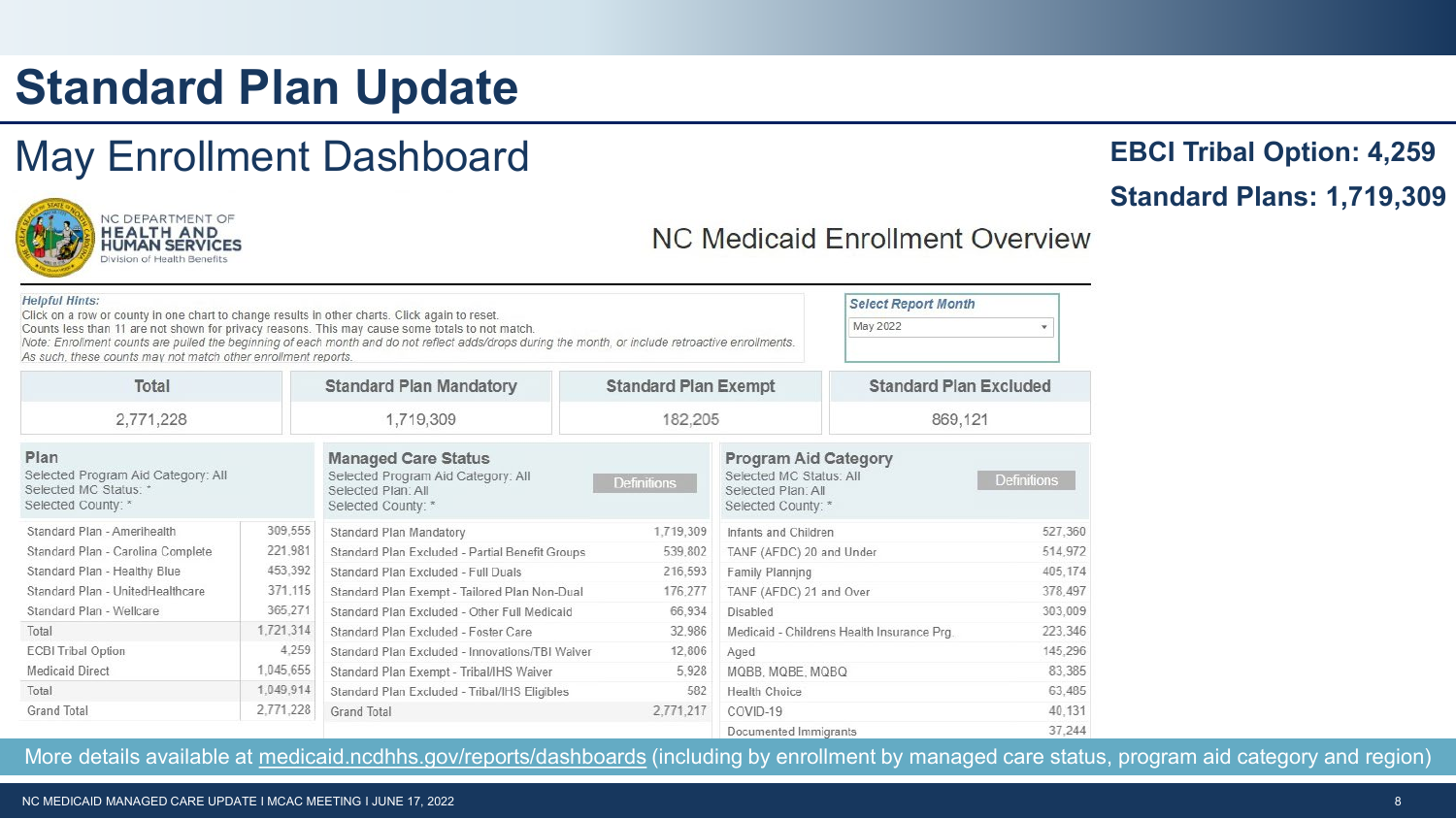# **Healthy Opportunities Pilot**

PHPs, Network Leads, Care Management Entities and HSOs will work with communities in three geographic areas of the state to implement the Pilots.

### **Highlights**

- DHHS awarded **three Network Lead contracts** in May 2021 (one Network Lead per pilot region).
- Pilot regions cover 33 (of North Carolina's 100) counties. All three regions consist of predominantly **rural areas**.
- Once fully operational, the Pilots will serve an **estimated 13,000 - 20,000 individuals per month** (4-6% of Medicaid enrollees in Pilot regions)

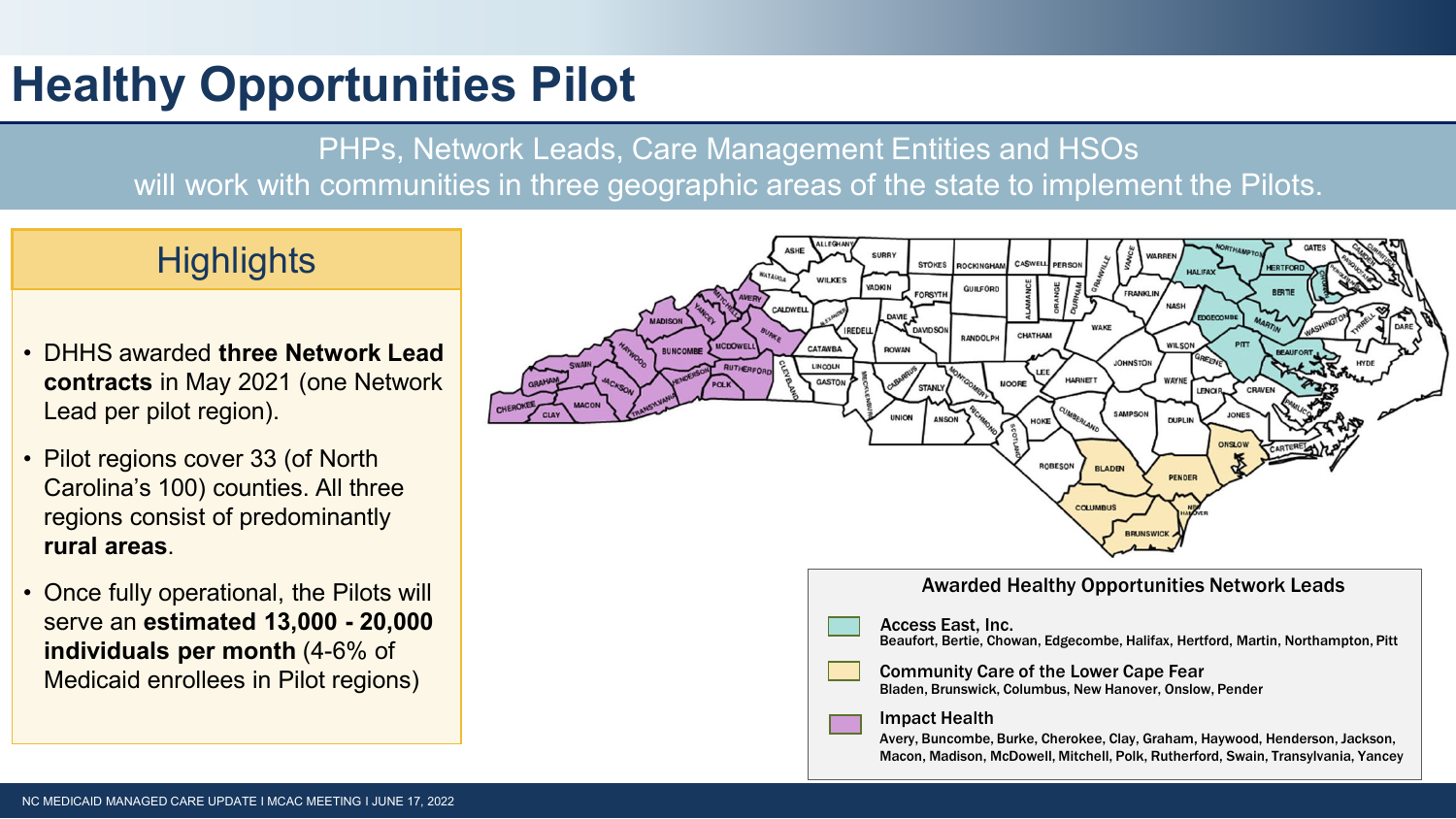# **Healthy Opportunities Update**

- March 15, 2022 qualifying Medicaid Standard Plan members in 33 NC counties began receiving food services, which include:
	- [Food and nutrition access case management](https://www.ncdhhs.gov/media/14071/download?attachment)
	- o Group nutrition classes
	- Fruit and vegetable prescriptions and healthy food boxes/meals
	- o Medically-tailored meal delivery
- May 1, 2022 Housing and transportation services began, which includes
	- o Navigation, support and sustaining services
	- o Home accessibility and safety modification
	- o Move-in support
	- o Essential utility setup
	- o Reimbursement for health-related transportation
- June 15, 2022 Toxic stress and cross-domain services begin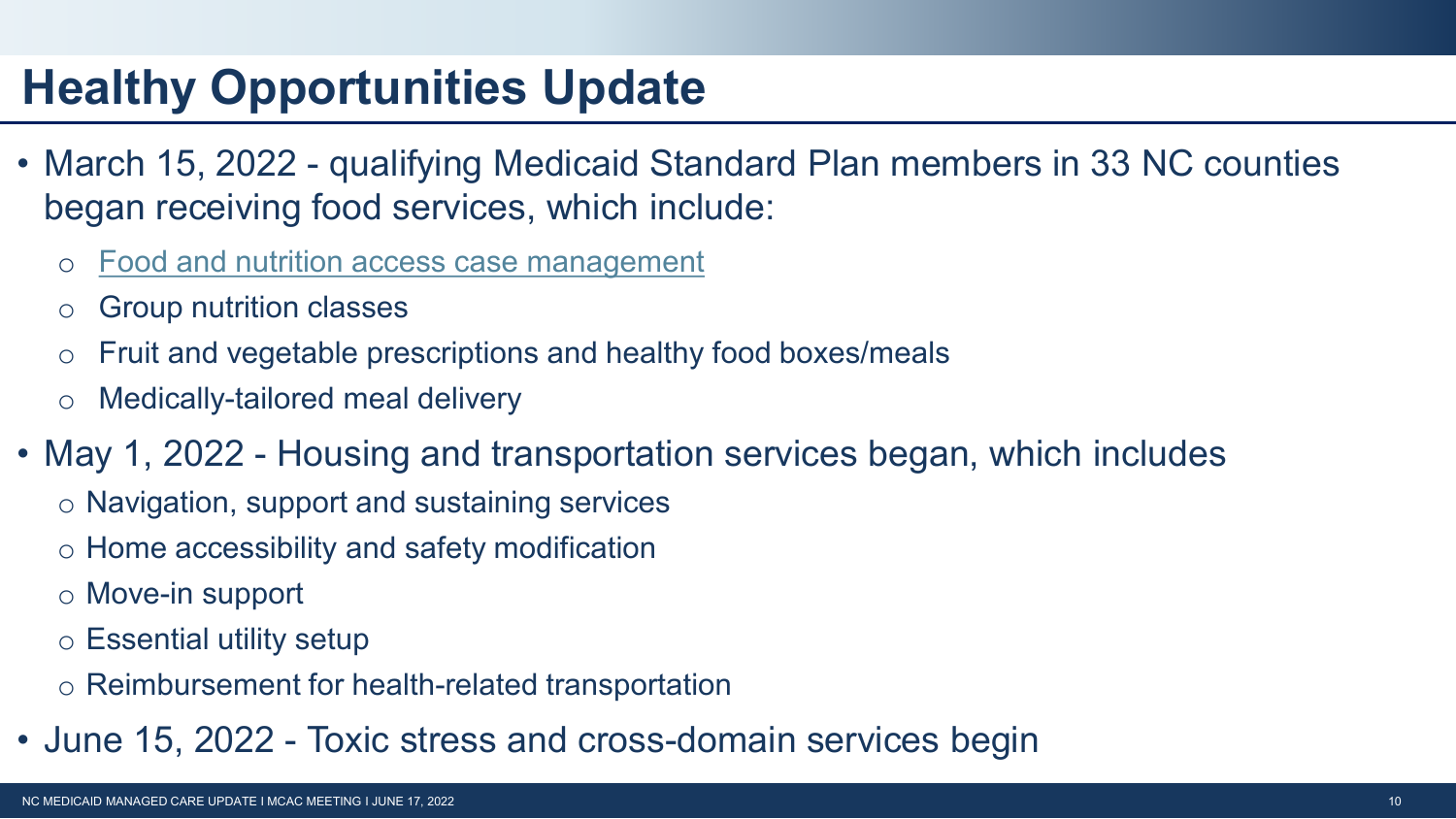### **Preparing for the End of the PHE**

### **In January 2020, the federal government declared a public health emergency (PHE) due to COVID-19.**

- For Medicaid, the PHE helped beneficiaries keep their coverage during the pandemic, even if their eligibility changed.
- It also helped health care providers keep their practices running so they could deliver care to Medicaid beneficiaries.
- While we do not know when the PHE will officially end, CMS plans to provide states a 60-day notice to begin unwinding activities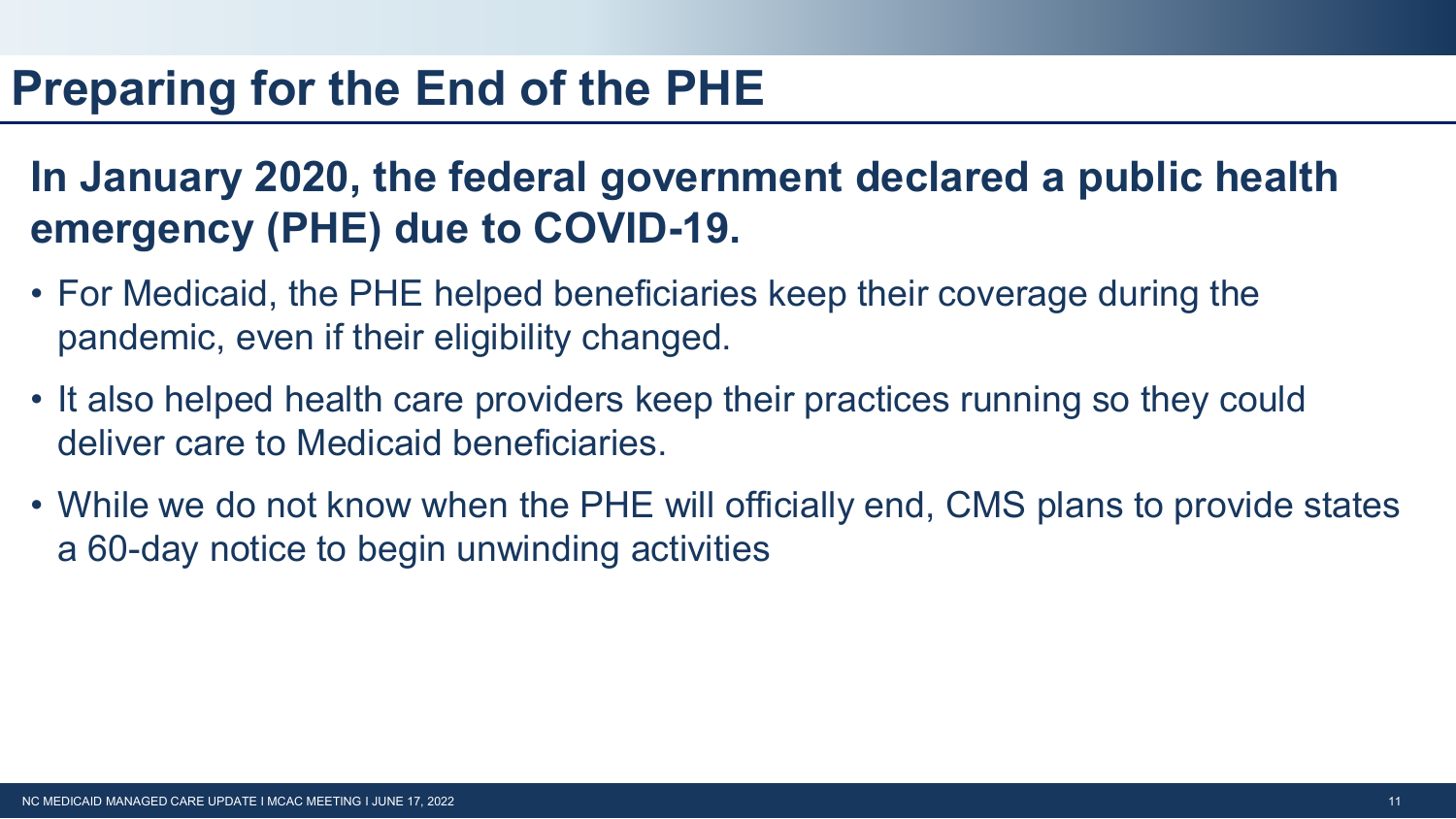### **Redeterminations & the PHE**

- Medicaid redeterminations have continued throughout the PHE in accordance with state legislation passed in 2020
- When the PHE ends, Medicaid will start terminating cases of those beneficiaries no longer eligible
	- o Roughly 265,000 beneficiaries have been extended due to the PHE non-termination requirement and could potentially lose health care coverage.
- The unwinding will be complex and require
	- o Additional workload for counties
	- o Communication and engagement with providers, stakeholders and health plans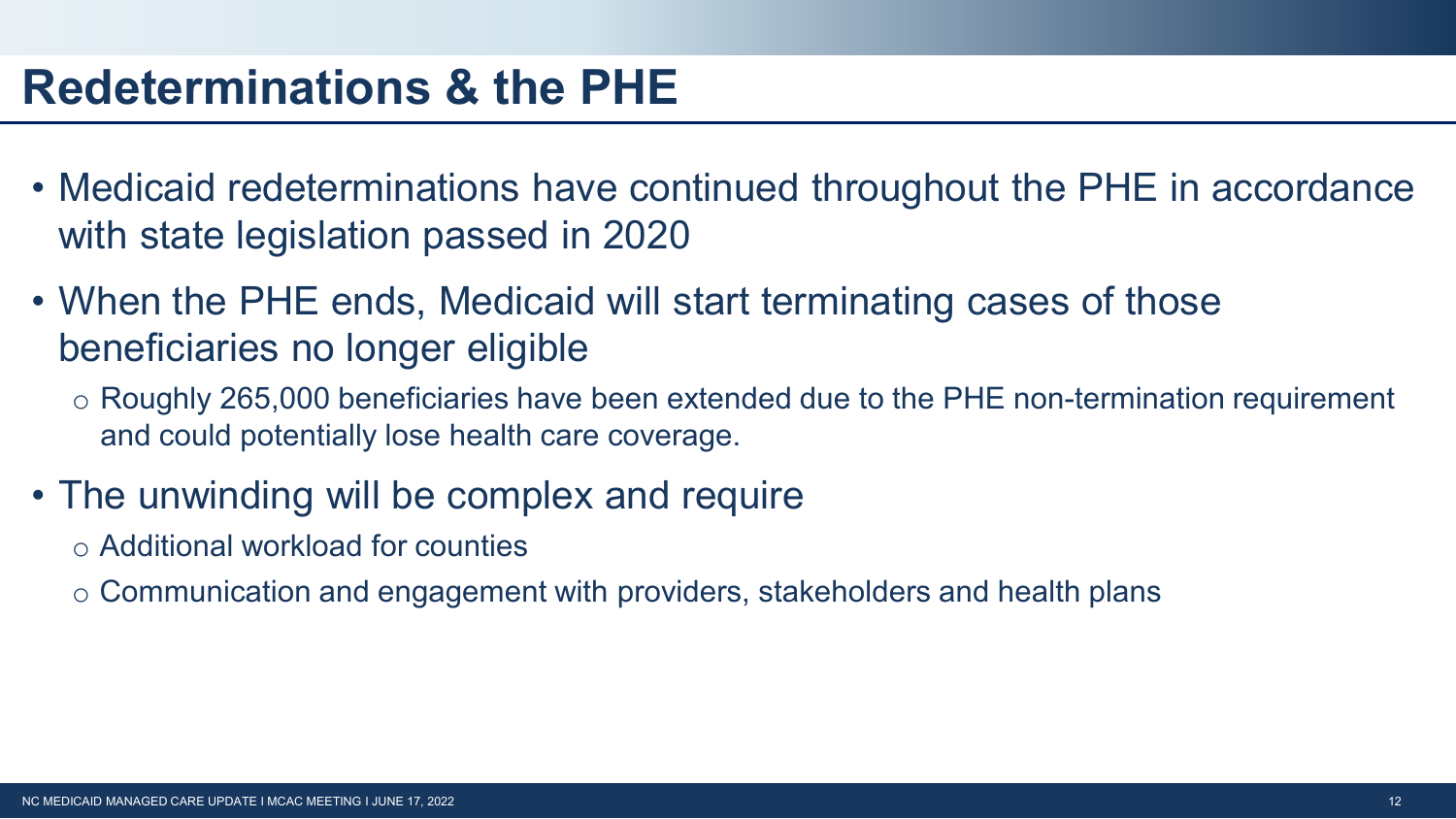Medicaid implemented several policies to support providers as they confronted the COVID pandemic.

- When the end of the PHE is determined, Medicaid will reinstate provider requirements that were suspended during the PHE. This includes:
	- o Reverification of Medicaid providers\*
		- Notices will be sent to providers:
			- with approaching due dates for reverification
			- whose reverification was suspended during the federal PHE
		- Notices will be sent to the provider's Message Center Inbox on the secure NCTracks Provider Portal
		- Due dates for reverification are specific to each provider; so, providers will not receive notices at the same time.

\* The Centers for Medicare and Medicaid Services (CMS) requires all Medicaid providers to be revalidated (also referred to as reverification/recredentialing).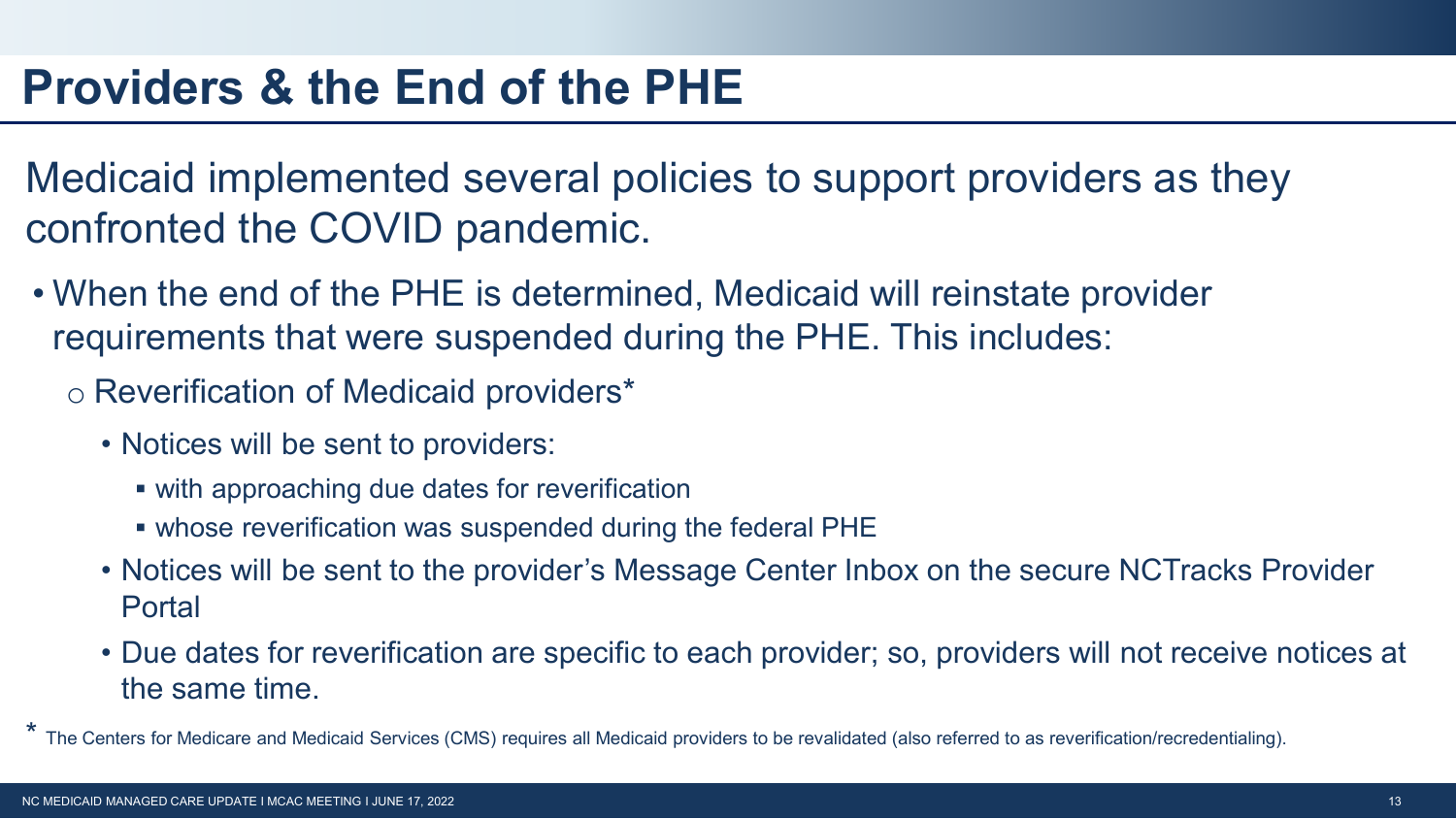### **Engagement and Outreach**

- NC Medicaid website content is updated and will include the redetermination approach, when finalized, which is also a CMS requirement. [medicaid.ncdhhs.gov/COVID](http://medicaid.ncdhhs.gov/COVID)
- Workgroups underway with NCACDSS, health plans, Enrollment Broker and Ombudsman.
- Call scripting will be provided to the Standard Plans, Tribal Option, LME/MCOs, CCNC, Enrollment Broker and Ombudsman.
- Community Partners webinars and other stakeholder engagement events will be leveraged to share information on PHE unwinding.